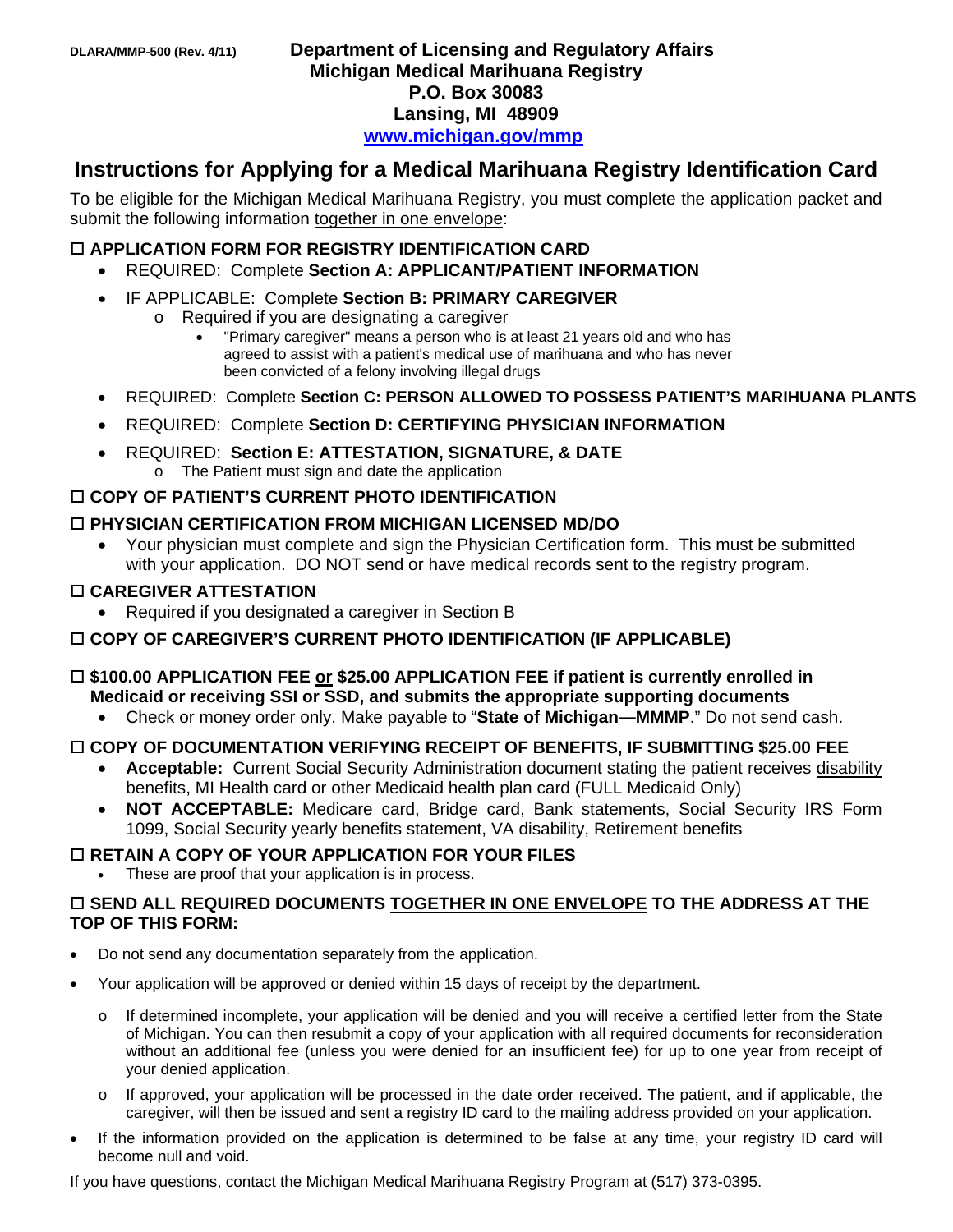#### **APPLICATION FORM FOR REGISTRY IDENTIFICATION CARD**

**INSTRUCTIONS:** Please complete all required information to comply with the registration requirements of the Michigan Medical Marihuana Registry. Attach readable copies of photo ID(s) and your registration fee. **The registration fee for this application is \$100.00 or \$25.00 if the patient is enrolled in Medicaid or receiving**  SSI or SSD (copies of qualifying documentation must be attached). Enclose your check or money order **made payable to** *State of Michigan—MMMP***. We do not accept Cash, Credit Cards, or Debit Cards. PLEASE TYPE OR PRINT LEGIBLY**

|                                                                                                                                                                     |              | Section A. APPLICANT/PATIENT INFORMATION: (REQUIRED)                                                                  |                                                                                                                 |  |  |  |
|---------------------------------------------------------------------------------------------------------------------------------------------------------------------|--------------|-----------------------------------------------------------------------------------------------------------------------|-----------------------------------------------------------------------------------------------------------------|--|--|--|
| <b>NAME (First, M.I., Last)</b>                                                                                                                                     |              |                                                                                                                       | $\square$ Male                                                                                                  |  |  |  |
|                                                                                                                                                                     |              |                                                                                                                       | $\square$ Female                                                                                                |  |  |  |
| <b>SOCIAL SECURITY NUMBER</b>                                                                                                                                       |              |                                                                                                                       | <b>DATE OF BIRTH</b>                                                                                            |  |  |  |
|                                                                                                                                                                     |              |                                                                                                                       |                                                                                                                 |  |  |  |
| <b>MAILING ADDRESS</b>                                                                                                                                              |              |                                                                                                                       | <b>PHONE NUMBER</b>                                                                                             |  |  |  |
|                                                                                                                                                                     |              |                                                                                                                       |                                                                                                                 |  |  |  |
| <b>CITY</b>                                                                                                                                                         | <b>STATE</b> | <b>ZIP CODE</b>                                                                                                       | <b>ALTERNATE PHONE NUMBER</b>                                                                                   |  |  |  |
|                                                                                                                                                                     | ΜI           |                                                                                                                       |                                                                                                                 |  |  |  |
|                                                                                                                                                                     |              |                                                                                                                       | Photo Identification: A clear photocopy of one of the following must be attached. Please check appropriate box: |  |  |  |
| $\Box$ MI Driver's License or MI ID Card #                                                                                                                          |              | <u> 1980 - Johann Barbara, martin amerikan basal dan berasal dalam basal dalam basal dalam basal dalam basal dala</u> | $\Box$ Other $\Box$                                                                                             |  |  |  |
| Section B: PRIMARY CAREGIVER: (IF APPLICABLE)                                                                                                                       |              |                                                                                                                       |                                                                                                                 |  |  |  |
| <b>NAME (First, M.I., Last)</b>                                                                                                                                     |              |                                                                                                                       | □ Male                                                                                                          |  |  |  |
|                                                                                                                                                                     |              |                                                                                                                       | $\square$ Female                                                                                                |  |  |  |
| <b>SOCIAL SECURITY NUMBER</b>                                                                                                                                       |              |                                                                                                                       | <b>DATE OF BIRTH</b>                                                                                            |  |  |  |
|                                                                                                                                                                     |              |                                                                                                                       |                                                                                                                 |  |  |  |
| <b>MAILING ADDRESS</b>                                                                                                                                              |              |                                                                                                                       | <b>TELEPHONE NUMBER</b>                                                                                         |  |  |  |
|                                                                                                                                                                     |              |                                                                                                                       |                                                                                                                 |  |  |  |
| <b>CITY</b>                                                                                                                                                         | <b>STATE</b> | <b>ZIP CODE</b>                                                                                                       | <b>ALTERNATE PHONE NUMBER</b>                                                                                   |  |  |  |
|                                                                                                                                                                     | MI           |                                                                                                                       |                                                                                                                 |  |  |  |
| Photo Identification: A clear photocopy of one of the following must be attached. Please check appropriate box:                                                     |              |                                                                                                                       |                                                                                                                 |  |  |  |
| <u> 1989 - Johann Barn, mars eta bainar eta industrial eta baina eta baina eta baina eta baina eta baina eta bain</u><br>$\Box$ MI Driver's License or MI ID Card # |              |                                                                                                                       | $\Box$ Other                                                                                                    |  |  |  |
| Section G PERSON ALLOWED TO POSSESS PATIENT'S MARIHUANA PLANTS: (REQUIRED)                                                                                          |              |                                                                                                                       |                                                                                                                 |  |  |  |
|                                                                                                                                                                     |              |                                                                                                                       |                                                                                                                 |  |  |  |
| SELECT ONE:  O APPLICANT/PATIENT OR  O PRIMARY CAREGIVER (Caregiver Attestation & photo ID Required)                                                                |              |                                                                                                                       |                                                                                                                 |  |  |  |
| If neither or both boxes are checked above, plant possession will default to the Applicant/Patient.                                                                 |              |                                                                                                                       |                                                                                                                 |  |  |  |
| Section D. CERTIFYING PHYSICIAN INFORMATION: (REQUIRED)                                                                                                             |              |                                                                                                                       |                                                                                                                 |  |  |  |
| <b>PHYSICIAN'S NAME</b>                                                                                                                                             |              | <b>MAILING ADDRESS</b>                                                                                                | <b>TELEPHONE NUMBER</b>                                                                                         |  |  |  |
|                                                                                                                                                                     |              |                                                                                                                       |                                                                                                                 |  |  |  |

**Section E: ATTESTATION, SIGNATURE, & DATE:** *(REQUIRED)*

**By signing below, I attest that the information I have entered on this application is true and accurate:** 

**\_\_\_\_\_\_\_\_\_\_\_\_\_\_\_\_\_\_\_\_\_\_\_\_\_\_\_\_\_\_\_\_\_\_\_\_\_\_\_\_\_\_\_\_\_\_\_\_\_\_\_\_\_\_\_\_\_\_\_\_\_\_\_\_\_\_\_\_\_\_\_\_\_\_ \_\_\_\_\_\_\_\_\_\_\_\_\_\_\_\_\_\_\_\_\_** 

**Signature of Applicant/Patient Date**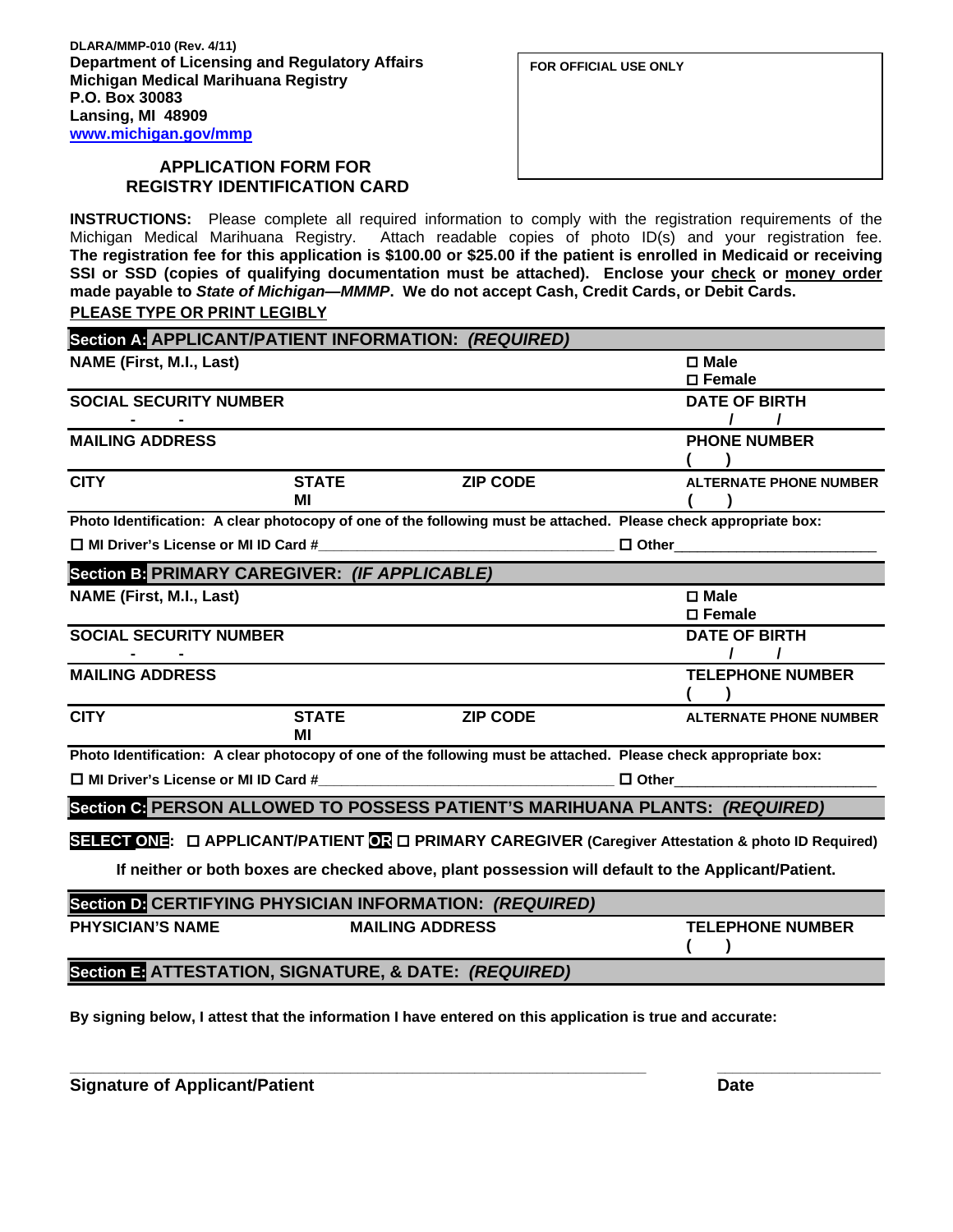## **DLARA/MMP-020 (4/11) Department of Licensing and Regulatory Affairs Michigan Medical Marihuana Registry P.O. Box 30083 Lansing, MI 48909 [www.michigan.gov/mmp](http://www.michigan.gov/mmp)**

## **Physician Certification**

**INSTRUCTIONS: THIS CERTIFICATION IS TO BE COMPLETED IN ITS ENTIRETY BY THE PHYSICIAN.** Please complete **all** of the information required on this form. Sign the form and keep a copy in the patient's medical record. **The patient must submit this certification along with his/her application for a Michigan Medical Marihuana Registry identification card.** This does not constitute a prescription for marihuana. You may contact the Michigan Medical Marihuana Program at (517) 373-0395 if you have any questions or concerns. **PLEASE TYPE OR PRINT LEGIBLY**

| PHYSICIAN INFORMATION: (REQUIRED)                                                                                                                                                                   |              |                                           |                                                                                                                                                                                                                                                                                                                                                                                                                                                                                                      |  |  |
|-----------------------------------------------------------------------------------------------------------------------------------------------------------------------------------------------------|--------------|-------------------------------------------|------------------------------------------------------------------------------------------------------------------------------------------------------------------------------------------------------------------------------------------------------------------------------------------------------------------------------------------------------------------------------------------------------------------------------------------------------------------------------------------------------|--|--|
| Name (First, M.I., Last)                                                                                                                                                                            |              | SELECT ONE: $\square$ M.D.<br>$\Box$ D.O. |                                                                                                                                                                                                                                                                                                                                                                                                                                                                                                      |  |  |
| <b>MAILING ADDRESS</b>                                                                                                                                                                              |              |                                           | <b>REQUIRED: MICHIGAN PHYSICIAN LICENSE NUMBER</b>                                                                                                                                                                                                                                                                                                                                                                                                                                                   |  |  |
| <b>CITY</b>                                                                                                                                                                                         | <b>STATE</b> | <b>ZIP CODE</b>                           | <b>TELEPHONE NUMBER</b>                                                                                                                                                                                                                                                                                                                                                                                                                                                                              |  |  |
| PHYSICIAN'S STATEMENT: (REQUIRED)                                                                                                                                                                   |              |                                           |                                                                                                                                                                                                                                                                                                                                                                                                                                                                                                      |  |  |
| I certify that<br><b>Patient's Name (REQUIRED)</b><br>the following debilitating medical condition (check appropriate boxes):                                                                       |              | Date of Birth                             | has been diagnosed with                                                                                                                                                                                                                                                                                                                                                                                                                                                                              |  |  |
| □ Cancer<br>$\square$ Glaucoma<br>□ HIV or AIDS Positive<br>$\Box$ Hepatitis C<br>□ Amyotrophic Lateral Sclerosis<br>□ Crohn's Disease<br>□ Agitation of Alzheimer's Disease<br>$\Box$ Nail Patella |              | □ Severe Nausea                           | OR a medical condition or treatment that produces, for this<br>patient, one or more of the following and which, in the<br>physician's professional opinion, may be alleviated by the<br>medical use of medical marihuana.<br>□ Cachexia or Wasting Syndrome<br>□ Severe and Chronic Pain<br>□ Seizures (Including but not limited to those<br>characteristic of Epilepsy.)<br>□ Severe and Persistent Muscle Spasms (Including<br>but not limited to those characteristic of Multiple<br>Sclerosis.) |  |  |
| Physician's Comments: (Please Type or Print Legibly)                                                                                                                                                |              |                                           |                                                                                                                                                                                                                                                                                                                                                                                                                                                                                                      |  |  |

## **CERTIFICATION, SIGNATURE, & DATE:** *(REQUIRED)*

**I hereby certify that I am a physician licensed to practice medicine in Michigan. It is my professional opinion that the applicant has been diagnosed with a debilitating medical condition as indicated above. The medical use of marihuana is likely to be palliative or provide therapeutic benefits for the symptoms or effects of applicant's condition. This is not a prescription for the use of medical marihuana. Additionally, if the patient ceases to suffer from the above identified debilitating condition, I hereby certify I will notify the department in writing.** 

**\_\_\_\_\_\_\_\_\_\_\_\_\_\_\_\_\_\_\_\_\_\_\_\_\_\_\_\_\_\_\_\_\_\_\_\_\_\_\_\_\_\_\_\_\_\_\_\_\_\_\_\_\_\_\_\_\_\_\_\_\_\_\_\_\_\_\_\_\_\_\_\_\_\_ \_\_\_\_\_\_\_\_\_\_\_\_\_\_\_\_\_\_\_\_\_**

#### **Physician's Signature Date** Date Date Date Date

**Provide the name and telephone number of contact person at the physician's office to verify validity of certification:** 

 **( )**